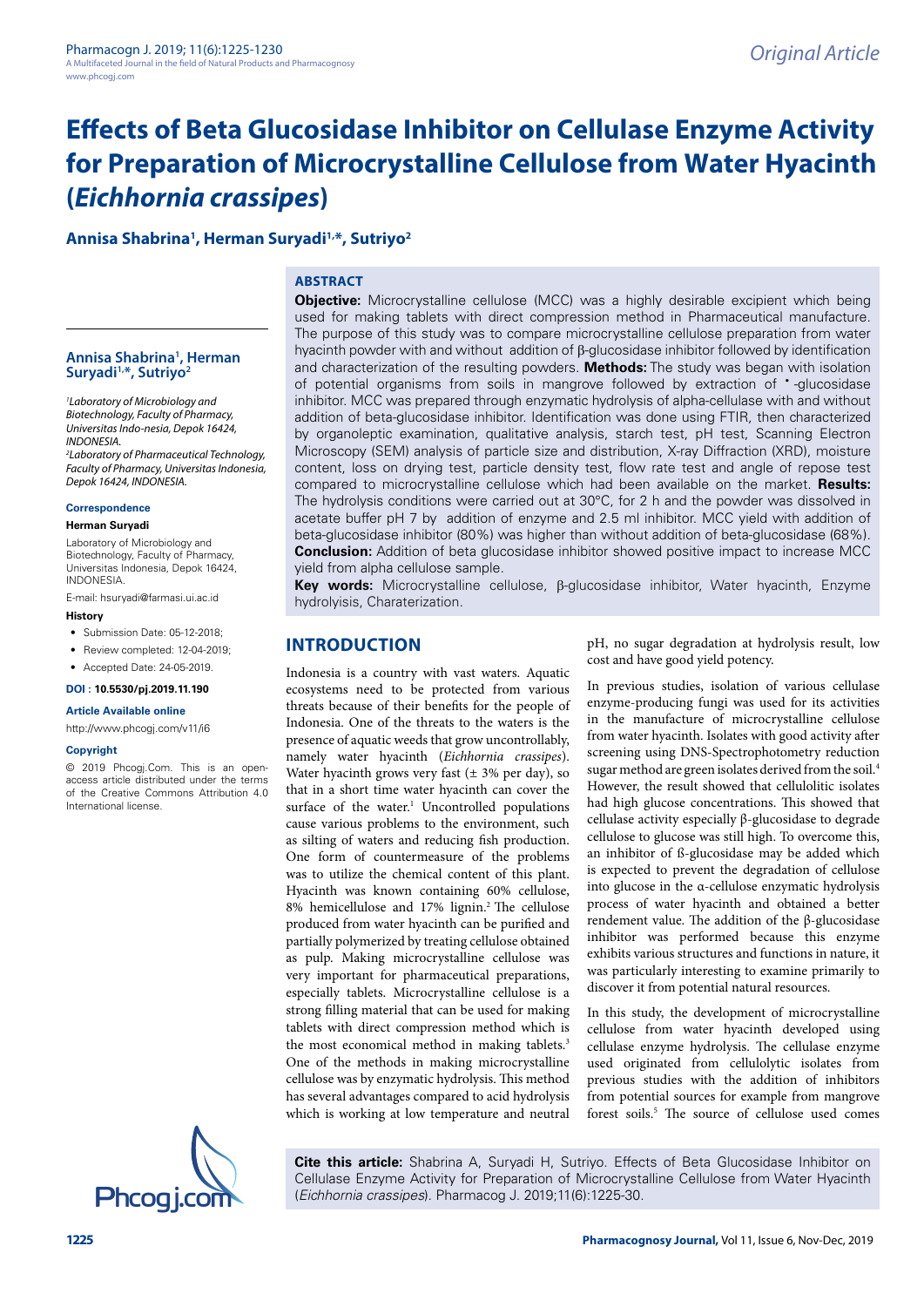from water hyacinth. Cellulase with optimal cellulolytic activity is used for α-cellulose hydrolysis and the results obtained are identified by using Fourier-transform infrared spectroscopy (FTIR). After that, characterized by determining each physical parameter of qualitative analysis, organoleptic, particle size and particle distribution, X-ray diffractometer (XRD) analysis, pH test, ash content, moisture content, Scanning Electron Microscopy (SEM), particle density test, flow rate test, starch test, angle of repose test and loss on drying test. The microcrystalline cellulose character was then compared to the standard Avicel PH 101 character.

# **MATERIAL AND METHODS**

#### Sample and chemical materials

Raw materials used in this study are water hyacinth powder obtained from Balai Tanaman Obat dan Rempah (BALITRO). Sources of microorganism isolates as potential β-glucosidase inhibitors were obtained from sedimentary soil derived from Mangrove Forest Park in Pantai Indah Kapuk. Sources of cellulolytic cellulol producer isolates using green soil isolates from previous studies<sup>6</sup> stored at the Microbiology Laboratory, Faculty of Pharmacy, Universitas Indonesia, Depok. *Dinitro Salicylic Acid* (Sigma-Aldrich, USA), β-glucosidase enzyme (TCI Chemicals, Japan), Fenil-β-D-glukopiranosida (Sigma-Aldrich, USA) and DMSO (Merck, German). Reagents and other chemicals used in the study were technical.

## Extraction of β-glucosidase inhibitor metabolites

Cultures was grown on nutrient agar medium in 20% NaCl, then inoculated on 50 mL of Nutrient Broth medium (NB) in 20% NaCl. Then, the sample was incubated at incubation at shaker at 30°C and 200 rpm for 48 - 72 h. The culture was then centrifuged at a speed of 5500 rpm for 30 min. Supernatants containing secondary metabolites were fed into a 250 mL erlenmeyer flask; then mixed with 25 grams of silica gel 60 (Merck) and stirred with a magnetic stirrer for 30 min. After that, input the contents of the flask into the glass column, washed with 15 mL of aquades and eluted with 20 mL of methanol. The methanol fraction was then evaporated using a rotary evaporator and dissolved into Dimethyl Sulfoxide (DMSO) and stored at -20°C.

# Evaluation of β-glucosidase

A mixture of agar powder and nutrient solution with cellulase enzyme dissolved in pH 5 acetate buffer and then adding 1.2 ml of Iron (III) Chloride solution and 40 μL β-glucosidase enzyme (0.01 units / mL) at 60°C, then add up to 10 mL of acetate buffer. The solution is then poured into a petri dish. The metabolite extract is then injected using a 5 μL micropipette onto the paper disk. The plate is then incubated at room temperature to determine the main reaction between the enzyme and the inhibitor for 30 min. Then add 1-2 mL of pNPG solution to cover the agar surface, incubated for 30 min at room temperature to determine the reaction between substrate and inhibitor. To clarify the clear zone formed, added lugol to show inhibitory activity if clear zone was formed.

#### Cellulase enzyme extraction

Extraction started with making spore suspension by adding aquabides into a test tube containing a culture stock of cellulolytic isolates. Then, discratched until the spores dissolved in the aquabides. A total of 10 mL of suspension of the spore and 10 mL of 0.1% of Tween 80 were fed into 200 mL of nutrient solution. Then stirred at 150 rpm for 2 h at room temperature. A mixture of 30 mL was taken and centrifuged at 3000 rpm for 10 min. From centrifugation results obtained supernatant used as a rough enzyme for screening cellulase activity, evaluation of β - glucosidase inhibitors and enzymatic hydrolysis of cellulose into microcrystalline cellulose.

# Preparation of α-cellulose isolation

A total of 300 g of sifted water hyacinth powder then placed in a beaker glass was added with 4 L of 3.5% nitric acid (containing 40 mg sodium nitrite) and heated for 2 h at 90°C above the waterbath. After that, the residue is filtered and washed with aquades. The residue is then immersed in 3 L of a solution containing Sodium Hydroxide and Sodium Sulfite each 2% w / v and heated at 50°C. for 1 h. Then the residue is filtrated and washed with aquades. Bleaching with 2 L of water solution with 3.5% Sodium Hypochlorite 1: 1 and boiled for 10 min followed by filtration and washing of residues using aquades. The obtained residue was added 17.5% w / v NaOH then heated for 30 min at 80°C., after which it was filtrated and washed again with aquades. The resulting residue is α-Cellulose. The extraction was continued by mixing α-Cellulose in 2 L water mixture and 3.5% 1: 1 Sodium Hypochlorite which was heated at 100°C for 5 min. The residue is filtered and washed thoroughly. Then dried in an oven with a temperature of 60°C and obtained α-cellulose powder).5

# Microcrystalline cellulose preparation by hydrolysis method of cellulite enzyme

The 10 g α-Cellulose was hydrolyzed enzymatically with 0.05 M Sodium Acetate buffer pH 7 of 100 mL while adding a mixture of cellulase enzyme with 5 mL inhibitor at 30°C and 160 rpm for 2 h above water-shaking incubator. Thereafter, the mixture was centrifuged at 5,500 rpm (at a temperature of 7 - 10°C for 30 min). The rest of the enzyme was removed by washing residue that settled with the aquades then dried

#### Identification and characterization

The identification was performed using FTIR (Shimadzu FTIR-8400s) to determine the functional groups present in microcrystalline cellulose samples compared to the Avicel PH 101 standard.

# Scanning electron microscope (SEM)

The sample was inserted into a room then irradiated with a 10 kV electron beam so that the sample ejected detectable secondary electrons, detonating electrons and a detector scientor, which was then reinforced with an electrical circuit causing a CRT (Catode Ray Tube) image. Shooting was done after selecting a certain part of the object (sample) and magnification was desired so that obtained a good and clear photograph. Identification was compared to Avicel PH 101.

# X-Ray diffractometer (XRD)

The sample was printed on a circular plate mold and flattened until no wave is formed on the sample surface. Measurements were made using XRD Bruker D8 Advance ECO Diffractometer operated in reflection method (40 kV, 35 mA) using Cu-Ka radiation (11 = 1,54060 Å and 12  $= 1,54439 \text{ Å}$ ) and using step scan method with initial position ( $^{\circ}$  20) of 5,000 °, step size (° 20) of 0.020 ° (76.8 s per step) and ending at (° 20) of 80.009 °.15 The resulting diffraction pattern was compared to Avicel PH 101.

## Particle size and distribution analysis

Preparation was done by dispersing the crystal powder in an appropriate medium which can disperse the sample powder. In this test, ethanol dispersion medium was used. Requirements for particle size distribution testing ranged from 0.01-200 μm.

#### pH test, ash content and starch test

The method used in this test is based on the Farmakope Indonesia  $2014<sup>6</sup>$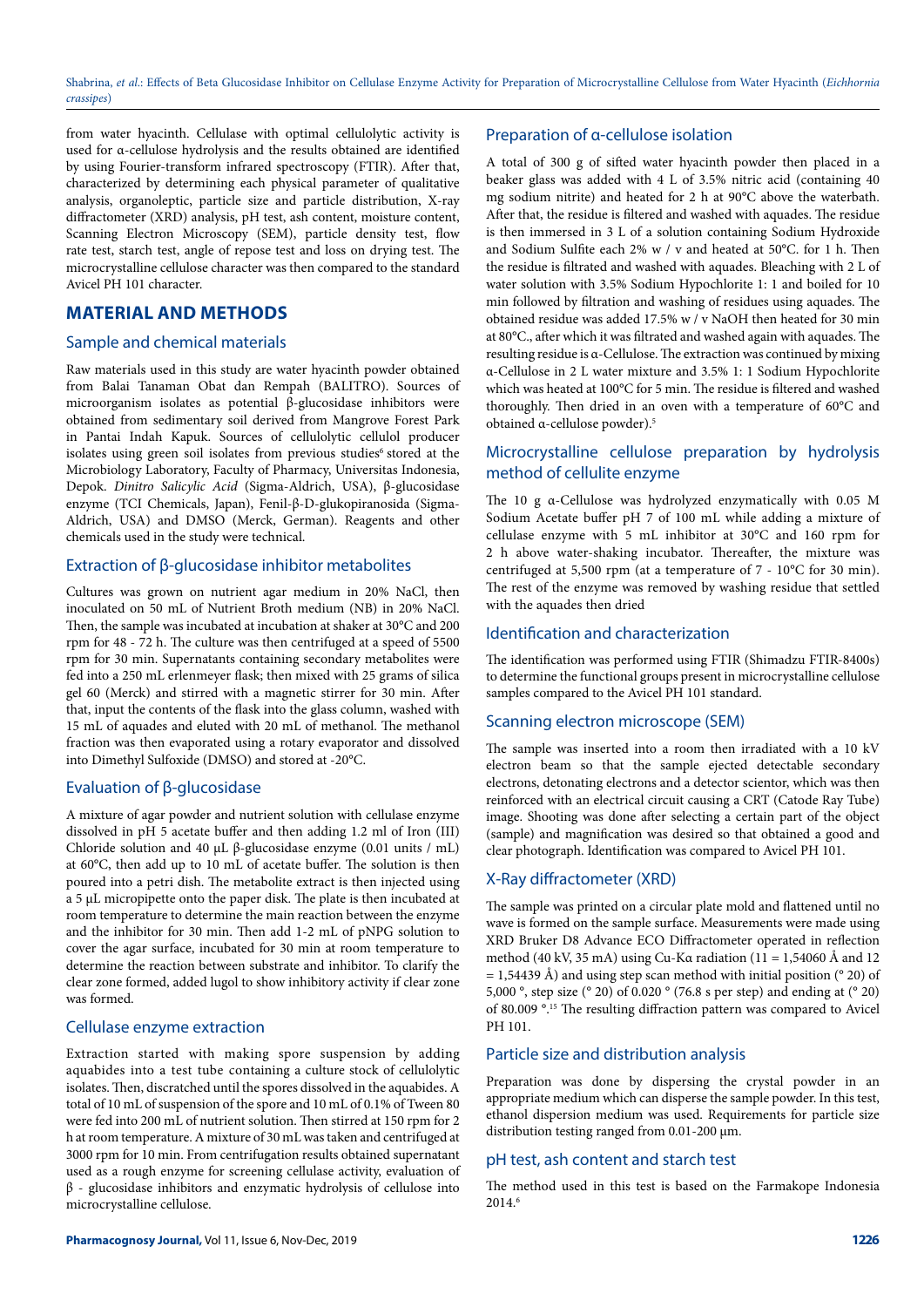## Water content and organoleptic

Moisture content was measured using moisture content (Adam) with a temperature of 105°C. A number of samples were weighed  $\pm$  1.0 grams on the aluminum plate that had been previously held. Then the appliance is turned on and the tool will measure the water content of the sample. The experiment is repeated using the Avicel PH 101 standard. A good microcrystalline cellulose powder is a white, odorless and tasteless powder.

#### Particle density

The density test of powder particles is done by bulk-tapped density. First, the product produced is weighed to meet 60% of the 50 m polygonal-grounded measuring cup, then the volume is recorded (bulk volume / Vb). Next, the polygonal grounded measuring cylinder is placed on the tool. Then, the tool is turned on and set to 250 beats / minute, then recorded the final volume (tapped density / Vt). The experiment was repeated using the Avicel PH 101.

#### Flow rate test

Microcrystalline cellulose powder weighed approximately 10 g. The powder is fully inserted into the flowmeter. Flowmeter switched on, calculate the time required until all the powders flow down recorded and then calculate the flow rate. The experiment was repeated and compared using Avicel PH 101 powder.

# Angle of repose test

Microcrystalline cellulose powder weighed approximately 10 g. The powder is carefully poured into the flowmeter funnel until the end of the powder conical touches the end of the funnel. Then the end cover of the funnel is opened slowly so that the powder flows down slowly.

# Loss on drying test

A total of 1 gram of sample was included in porcelain crucible, then dried in an oven at 105°C for 3 h until constant weight was obtained.7

# **RESULTS**

#### Cellulase enzyme extraction

Cellulase enzyme extraction was performed by dissolving 10 mL of spore suspension and 10 mL of Tween 80 0.1% into nutrient solution. The addition of tween 80 0.1% was done to increase the permeability of the cells so that the enzyme is easier to get out of the cell wall. From the centrifugation results obtained a supernatant crude cellulase enzyme in which the pellets are formed like thin of thread. The supernatant obtained was then used for evaluation of the action of β - glucosidase inhibitor, quantitative screening, optimization for enzymatic hydrolysis and enzymatic hydrolysis of cellulose microcrystalline.

# Evaluation of β-glucosidase inhibitors

The culture extract obtained, 3 of them showed that they were able to inhibit the action of the enzyme β-glucosidase. 3 of the culture shows yellowish white color but the color is not clearly visible, Researcher adds lugol reagent to clarify the magnitude of the clear area that is formed and can be seen in Figure 1. Of the three samples that form the yellowish white color, it is known that the sample of the third bundle has an area the biggest clear and clear compared to mold one and mold two. Clearly clear formation of clear zones can be caused by the concentration of pNPG manufacture as a less substrate, because the higher the enzyme's substrate input will be higher (Table 1).<sup>18</sup>



**Figure 1:** The identification results using a standard FTIR Avicel PH 101 (red) and microcrystalline cellulose powder samples of hydrolysis (green).

| Table 1: Clear zones formed on the evaluation of $\beta$ - glucosidase inhibitors. |  |  |
|------------------------------------------------------------------------------------|--|--|
|------------------------------------------------------------------------------------|--|--|

|                  | Clear zones formed (cm) |
|------------------|-------------------------|
| <b>Mould one</b> | 0.44                    |
| Mould two        | 0.55                    |
| Mould three      | 0.7                     |
| Yeast one        | -                       |
| Mould five       | -                       |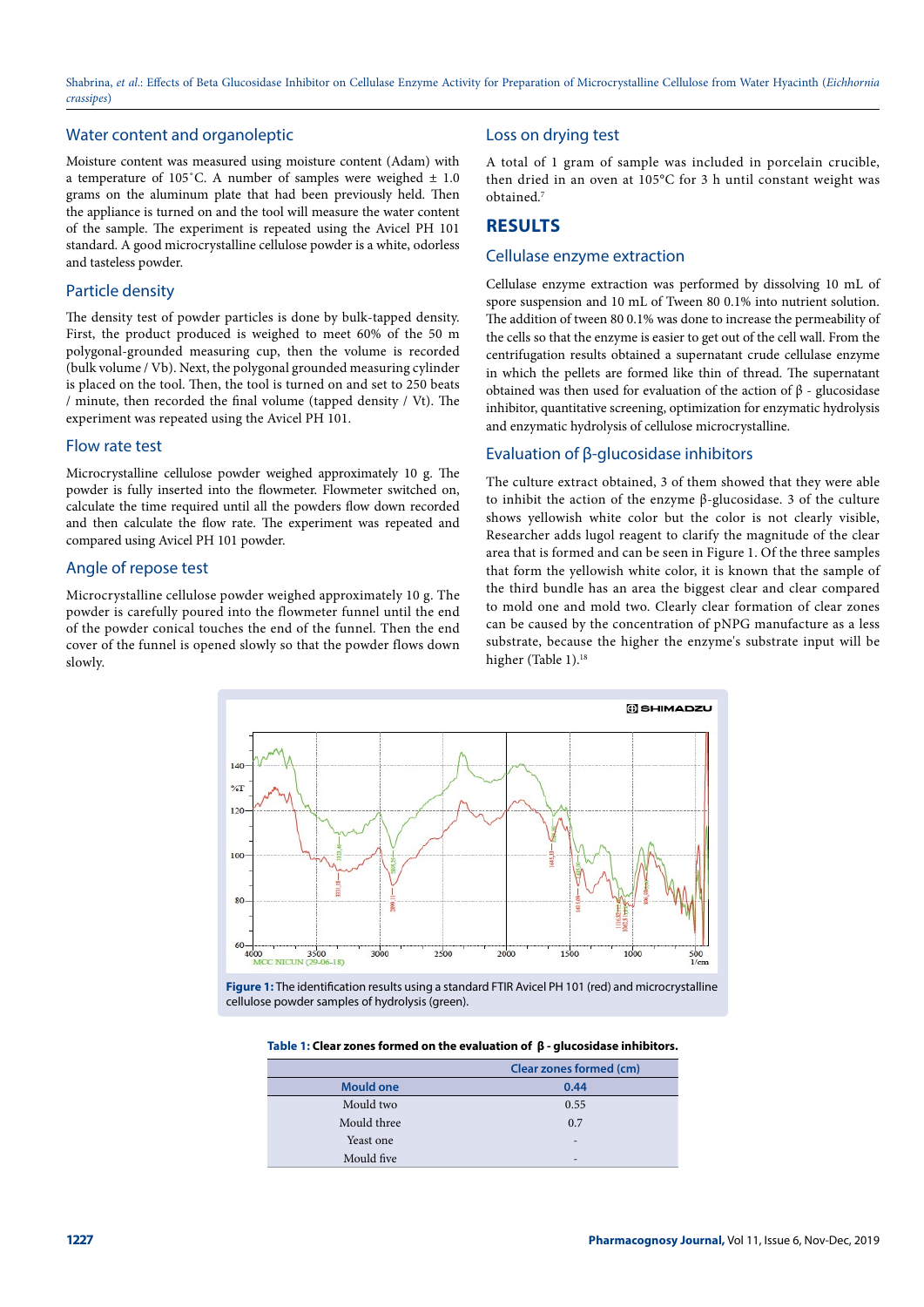# Preparation of α - cellulose from water hyacinth (Eicchornia crassipes)

The results obtained from the preliminary process are then weighed and crushed to a fine powder. But in the process, found some difficulties that is difficult to clean the powder because the original color of dark green dust so the color of the powder of the insulation results are less white, while the expected color is white. In addition to the washing process, this can occur due to lack of perfect in the process of delignification. After being isolated the dried powder is very difficult to crushed or blended, so the resulting powder is not smooth. The result of α-cellulose isolation obtained from 300 gram of water hyacinth powder was 58,8 gram (19,6%).

# Making microcrystalline cellulose with enzymatic hydrolysis method by cellulase enzyme and β glucosidase inhibitor

Manufacture of microcrystalline cellulose by enzymatic hydrolysis method of cellulase enzyme with addition of inhibitor compared with enzymatic hydrolysis of cellulase enzyme without addition of inhibitor. When compared with the hydrolysis of microcrystalline cellulose samples from water hyacinth without the addition of inhibitor (68%), a higher yield value was obtained with the addition of an inhibitor (80%).

## Identification using FTIR

Based on the literature<sup>3</sup>, the main peaks in the infrared spectrum of microcrystalline cellulose are among  $3500 - 3300$  cm<sup>-1</sup> (OH), 2900 - 2800 cm<sup>-1</sup> (CH aliphatic), 1650 cm<sup>-1</sup> (-O) - drag the neighboring hydrogen atom), 900 cm<sup>-1</sup> (β-glycosidic bond) and 1060 cm<sup>-1</sup> (C-OH).

The interpretation results from above IR spectrum data on Avicel PH 101 standard and microcrystalline cellulose samples of hydrolysis result can be seen in Figure 1. In the standard and sample, in addition to the main peak of microcrystalline cellulose, there was also a peak in the 1435 cm<sup>-1</sup> region indicating the presence of clusters in C-OH, CH, or asymmetric  $\text{CH}_2$  and clusters in the region of 1116.82 cm<sup>-1</sup> at the standard and  $1112.96$  cm<sup>-1</sup> in the sample, indicating the presence of a cyclic monosaccharide group, C-C, or C-O-C of asymmetry, which belongs to the cellulose component.<sup>5</sup> Despite the small differences between standards and samples, the FTIR spectrum of the samples shows a common characteristic spectrum of microcrystalline cellulose.

## Scanning electron microscope (SEM)

The result of SEM analysis shows that the morphological structure formed between the standard and the hydrolysis result has similarity. Both are formed small fragments, the fiber content is not much and the form of a rough surface. This indicates that lignocellulose has been destroyed in the preliminary process and hydrolysis is enzymatically successful.<sup>7</sup> In addition, the particles formed in the resulting hydrolysis sample are the same as the spherical standard. However, the particle distribution seen in the sample is more uneven than the standard, this may be due to a preliminary process between different standards and samples and different sources of powders (Figure 2).

# Analysis of X-Ray diffractometer (XRD)

Based on literature, <sup>9</sup> From the result of XRD analysis, the amorphous sample is shown on the value of 2 (deg) at 18.882 with intensity 394. In the hydrolysis result sample there are 2 peaks indicating the existence of crystal character at 21,7731 with intensity 979 and at 22,3246 with 1199 intensity. For amorphous nature there are also 2 peaks at 2θ (deg) value at 14,8546 and 18,882 Percentage of crystallinity from standard is 79,08% while sample is 67,47%. The presence of 2 crystalline and amorphous peaks is influenced by the source of samples derived from water hyacinth and the manufacture of α-cellulose using a strong base to remove lignin (Figure 3).

# Particle size and distribution analysis

The sample of enzymatic hydrolysis results from the water hyacinth powder, previously dried, crushed and blended, 10% of the total particle size has a particle size of less than 1.793 μm, 50% of the total particle size has a particle size of less than 2.579 μm and 90% of the total particle size has a particle size of less than 10.38 μm with an average of 5.523 μm. The above data shows that the hydrolysis result yields a very fine powder. Very fine particles indicate that cellulosic chain breaking is due to a preliminary process using acid.<sup>8</sup>

#### Characterization

Table 2.

# **DISCUSSION**

From soils in mangrove, single colonies were regenerated, it was found 8 types of mold organisms and 1 type of yeast which all grew on PDA



**Figure 2:** Results of SEM analysis on microcrystalline cellulose powder samples from water hyacinth with magnification of (a) 70x and (b) 1000x.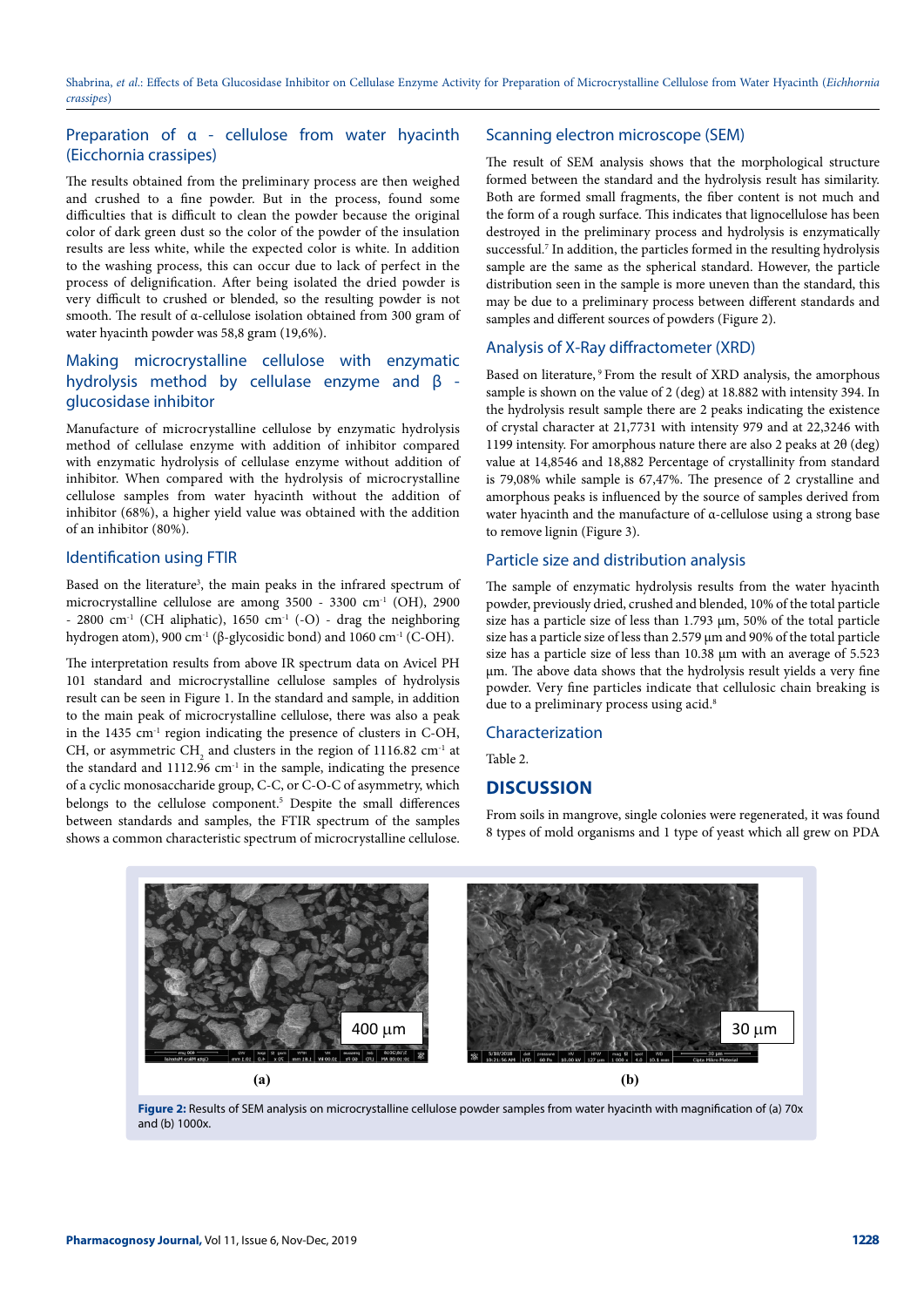

**Figure 3:** Difractogram of water hyacinth powder from hydrolysis.

**Table 2: Results of characterization of microcrystalline cellulose samples from hydrolysis.**

| <b>Test</b>      | <b>Requirement</b>                                                       | <b>Sample</b>                                                                            |
|------------------|--------------------------------------------------------------------------|------------------------------------------------------------------------------------------|
| Organoleptic     | No color, tastes, and odor                                               | Yellowish color, with no tastes and odor                                                 |
| Starch           | No color                                                                 | No color                                                                                 |
| pH               | $pH \le 5.0$ dan pH 7.5                                                  | pH 7.09                                                                                  |
| Loss on drying   | $\leq 7.0\%$                                                             | 4.1636%                                                                                  |
| Ash content      | $\leq 0.1\%$                                                             | 0.24%                                                                                    |
| Moisture content | $\leq 5\%$                                                               | 7.62%                                                                                    |
| Particle density | $BD: 0.25 - 0.50$ g/cm <sup>3</sup><br>$TD: 0.33-0.70$ g/cm <sup>3</sup> | BD: 0.5643 g/cm <sup>3</sup><br>$TD: 0.7039 g/cm^3$<br>Carr's: 19.935%<br>Hausner: 1.185 |
| Flow rate        | $\leq$ 1.41 g/s                                                          | $1.41645$ g/s                                                                            |
| Angle of Repose  | $34,4 - 49^{\circ}$                                                      | 20,68355°                                                                                |

media can be used for beta-glucosidase inhibitor extraction process. After that, The samples were evaluated and three of them found had inhibitory effect toward cellulase enzyme. The process continued with cellulase enzyme extraction from fungi then it was mixed to inhibitors. Before the enzymatic hydrolysis process, the mixture of sample, cellulase, enzyme and enzyme inhibitor were tested to know the most desirable condition for the enzymatic hydrolysis process. The lowest glucose concentration was found in the optimization of acetate buffer solution pH 7 at a temperature of 28°C (room temperature) with a duration of hydrolysis for 2 h.

The manufacture of microcrystalline cellulose by enzymatic hydrolysis method of cellulase enzyme with addition of inhibitor was compared with enzymatic hydrolysis of cellulase enzyme without addition of inhibitor. When compared, the hydrolysis of microcrystalline cellulose samples from water hyacinth without the addition of inhibitor yield was 68%, while with the addition of an inhibitor, the yield value obtained was 80%.

From the characterization of microcrystalline cellulose samples, the result of hydrolysis is known that for organoleptic test, starch test, acidity degree, drying rate and flow rate test, it is known that the sample has met the existing requirement. But for ash level test, the test results do not meet the requirements because there are still a lot of residues of inorganic compounds derived from plants water hyacinth. To test the water content of the water content of the sample is higher than the existing conditions due to the nature of the powder is very hygroscopic, so it can easily absorb water in the environment. In addition, it can also be affected by the lack of dryness in the process of drying the powder after being hydrolyzed. For particle density test and rest angle, the results of microcrystalline cellulose powder samples fall into the excellent category.<sup>8</sup>

# **CONCLUSION**

From the research it can be concluded that the isolates of the soil from the sediment in the mangrove forest have the potential to inhibit the activity of β - glucosidase enzyme contained in the extract of cellulase enzyme; The optimum condition for enzymatic hydrolysis of the powder α - cellulose into microcrystalline cellulose is at 28°C, with a duration of 2 h, using acetate buffer pH 7. The addition of the inhibitor has an effect on the increase in the amount of microcrystalline cellulose yield produced from the result of enzymatic hydrolysis by inhibitors than without inhibitors; Identification with FTIR is known to resemble the standard; Characteristics of microcrystalline cellulose samples from water hyacinth compared to the Avicel PH 101 standard for organoleptic examination of the sample addressed similar but more yellowcolored; analysis with SEM shows a morphological similarity; analysis with XRD showed degree of crystallinity 67.47%; The resulting powder is very smooth; qualitative analysis, starch test, acidity degree, drying shrinkage test meets the requirements; ash content, moisture content, particle density test, flow rate test and angle break test are almost the same as the standard.

There are identifications related to the type of mold that can be used as  $β$  - glucosidase inhibitors of mangrove forests; it is necessary to make α - cellulose using more modern method; it is necessary to purify the cellulase enzyme extract; and microcrystalline cellulose purification process is required.

# **ACKNOWLEDGEMENT**

Authors would like to thank Research Directorate of Universitas Indonesia for the re-search grant Hibah Publikasi Terindeks untuk Tugas Akhir (PITTA) 2018 which was given to our study.